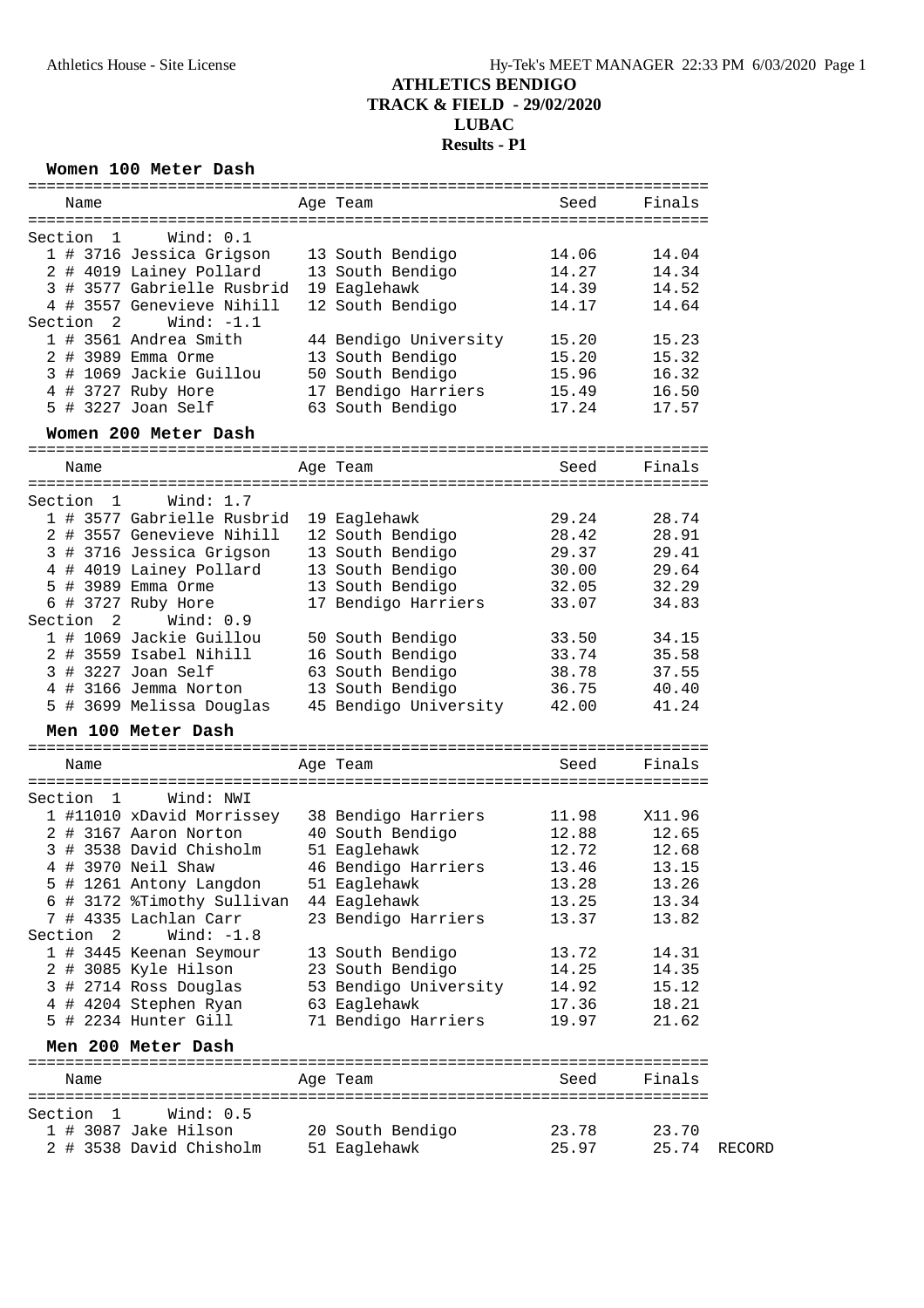| Men 200 Meter Dash                               |                                            |                    |          |        |
|--------------------------------------------------|--------------------------------------------|--------------------|----------|--------|
| 3 # 1261 Antony Langdon                          | 51 Eaglehawk                               | 26.90              | 27.01    |        |
| 4 # 4335 Lachlan Carr                            | 23 Bendigo Harriers                        | 27.41              | 27.68    |        |
| Section 2<br>Wind: $1.7$                         |                                            |                    |          |        |
| 1 # 3172 %Timothy Sullivan                       | 44 Eaglehawk                               | 27.99              | 27.75    |        |
| 2 # 3970 Neil Shaw                               | 46 Bendigo Harriers                        | 28.35              | 27.91    |        |
| 3 # 4318 Peter Clarke                            | 48 Bendigo Harriers                        | 28.06              | 28.35    |        |
| 4 # 3445 Keenan Seymour                          | 13 South Bendigo                           | 28.79              | 29.71    |        |
| Wind: $0.3$<br>Section 3                         |                                            |                    |          |        |
| 1 # 3085 Kyle Hilson                             | 23 South Bendigo                           | 30.81              | 29.18    |        |
| 2 # 3480 Geoff Shaw                              | 72 Bendigo Harriers                        | 31.48              | 31.86    |        |
| 3 # 2714 Ross Douglas                            | 53 Bendigo University                      | 30.08              | 34.15    |        |
| 4 # 4249 Connor Clarke<br>5 # 2234 Hunter Gill   | 14 Bendigo Harriers<br>71 Bendigo Harriers | 33.40              | 36.19    |        |
|                                                  |                                            | 41.52              | 42.24    |        |
| Mixed 800 Meter Run                              |                                            |                    |          |        |
| Name                                             | Age Team                                   | Seed               | Finals   |        |
|                                                  |                                            |                    |          |        |
| Section 1                                        |                                            |                    |          |        |
| 1 # 3087 Jake Hilson                             | M20 South Bendigo                          | 2:08.73            | 2:05.01  |        |
| 2 # 3086 Gregory Hilson                          | M50 South Bendigo                          | 2:25.89            | 2:26.30  |        |
| 3 # 3557 Genevieve Nihill                        | W12 South Bendigo                          | 2:35.10            | 2:32.35  |        |
| 4 # 2723 Megan Wilson                            | W13 South Bendigo                          | 2:37.97            | 2:40.31  |        |
| 5 # 1137 Anna de Vrieze                          | W33 South Bendigo                          | 2:47.26            | 2:45.62  |        |
| 6 # 2897 Ian Wellard<br>-- # 3538 David Chisholm | M51 Bendigo Harriers<br>M51 Eaglehawk      | 2:42.81<br>2:30.49 | 2:53.92  |        |
| Section 2                                        |                                            |                    | DNF      |        |
| 1 # 3863 Yvette Palmer                           | W29 Bendigo Harriers                       | 2:52.55            | 2:52.33  |        |
| 2 # 1357 Anne Buckley                            | W52 Bendigo Harriers                       | 2:55.97            | 2:55.72  |        |
| 3 # 3559 Isabel Nihill                           | W16 South Bendigo                          | 2:59.89            | 2:58.16  |        |
| 4 # 3699 Melissa Douglas                         | W45 Bendigo University                     | 3:21.62            | 3:14.71  |        |
| 5 # 2234 Hunter Gill                             | M71 Bendigo Harriers                       | 3:12.75            | 3:19.07  |        |
| -- # 4204 Stephen Ryan                           | M63 Eaglehawk                              | 3:39.46            | DNF      |        |
| Mixed 200 Meter Hurdles                          |                                            |                    |          |        |
| Name                                             | Age Team                                   | Seed               | Finals   |        |
|                                                  |                                            |                    |          |        |
| Wind: $-0.5$<br>Section 1                        |                                            |                    |          |        |
| 1 # 3989 Emma Orme                               | W13 South Bendigo                          | 38.52              | 40.10    |        |
| Mixed 400 Meter Hurdles                          |                                            |                    |          |        |
|                                                  |                                            |                    |          |        |
| Name                                             | Age Team                                   | Seed               | Finals   |        |
| Section<br>-1                                    |                                            |                    |          |        |
| 1 # 3726 Daniel Baldwin                          | M17 Bendigo Harriers                       | 58.07              | 57.06    | RECORD |
|                                                  |                                            |                    |          |        |
| Mixed 2000 Meter Steeplechase                    |                                            |                    |          |        |
| Name                                             | Age Team                                   | Seed               | Finals   |        |
| 1 #11044 xTanner Fear                            | M13 Bendigo University                     | 8:16.75            | X8:22.19 |        |
| 2 # 3561 Andrea Smith                            | W44 Bendigo University                     | 9:03.54            | 8:52.31  | RECORD |
| 3 # 2897 Ian Wellard                             | M51 Bendigo Harriers                       |                    | 8:53.45  |        |
| 4 # 3904 Kevin Shanahan                          | M64 Eaglehawk                              | 9:45.93            | 10:13.04 |        |
| 5 # 2860 Kathryn Heagney                         | W69 Eaglehawk                              | 11:03.48           | 10:48.00 | RECORD |
| 6 # 3727 Ruby Hore                               | W17 Bendigo Harriers                       | 10:54.29           | 10:54.29 |        |
|                                                  |                                            |                    |          |        |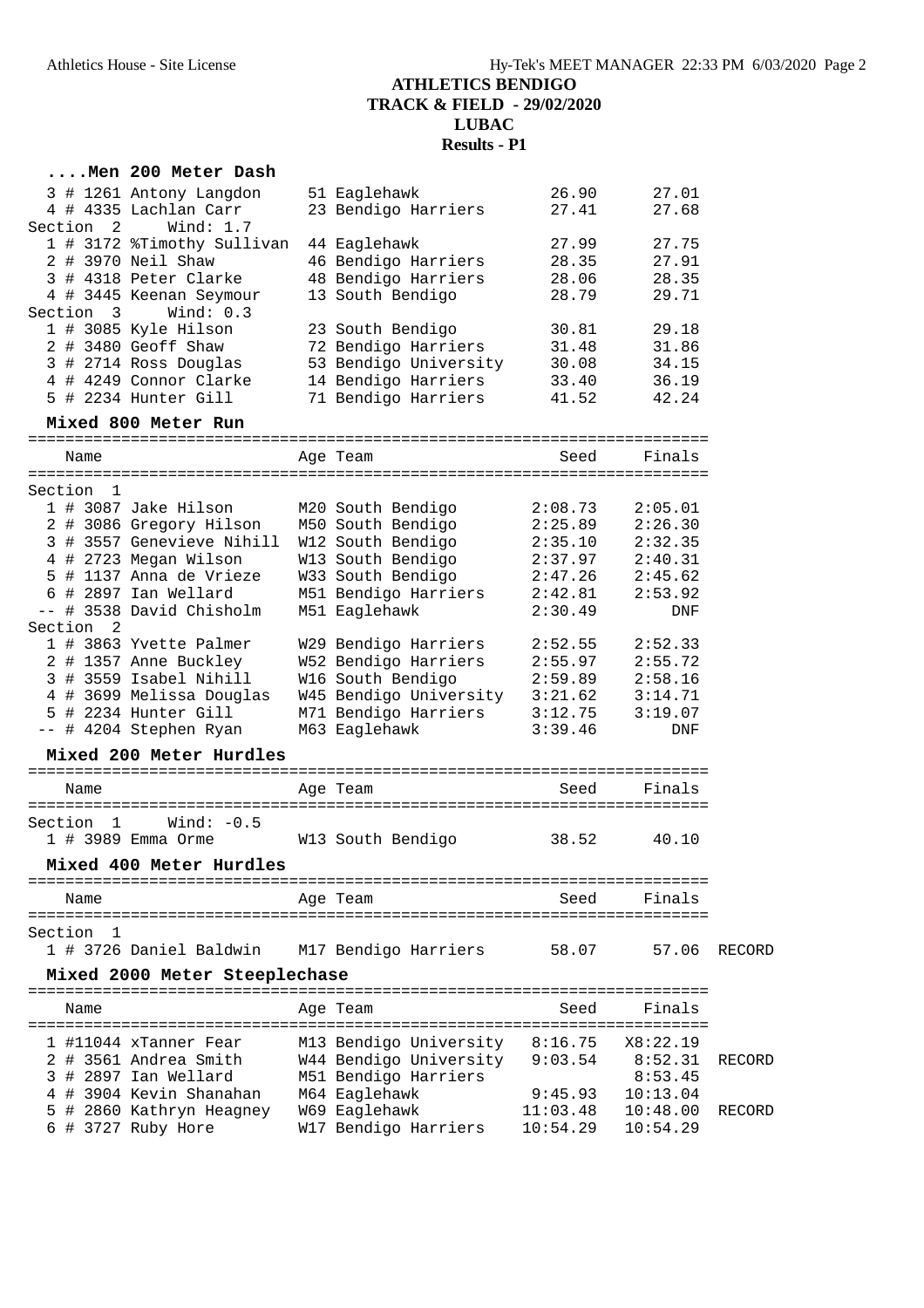| Mixed 3000 Meter Steeplechase<br>----------------------------- |      |               |                                |  |  |                                 |        |                                  |        |
|----------------------------------------------------------------|------|---------------|--------------------------------|--|--|---------------------------------|--------|----------------------------------|--------|
|                                                                | Name |               |                                |  |  | Age Team                        | Seed   | Finals                           |        |
|                                                                |      |               | 1 # 4335 Lachlan Carr          |  |  | M23 Bendigo Harriers            |        | 12:43.71                         |        |
|                                                                |      |               | 2 # 1012 Leigh Browell         |  |  | M45 South Bendigo               |        | 15:20.44                         |        |
|                                                                |      |               | 3 # 2714 Ross Douglas          |  |  | M53 Bendigo University 16:13.07 |        | 15:34.60                         |        |
|                                                                |      |               | Mixed High Jump                |  |  |                                 |        |                                  |        |
|                                                                |      |               | ============================   |  |  | :=============                  |        | ================================ |        |
|                                                                | Name |               |                                |  |  | Age Team                        | Seed   | Finals                           |        |
| Flight 1                                                       |      |               |                                |  |  |                                 |        |                                  |        |
|                                                                |      |               | 1 # 3086 Gregory Hilson        |  |  | M50 South Bendigo               | 1.57m  | 1.55m                            |        |
|                                                                |      |               | 2 # 4249 Connor Clarke         |  |  | M14 Bendigo Harriers            | 1.55m  | 1.50m                            |        |
|                                                                |      |               | 3 # 3480 Geoff Shaw            |  |  | M72 Bendigo Harriers            | 1.35m  | 1.40m                            |        |
|                                                                |      |               | 3 # 2723 Megan Wilson          |  |  | W13 South Bendigo               |        | 1.40m                            |        |
|                                                                |      |               | 3 # 3716 Jessica Grigson       |  |  | W13 South Bendigo               | 1.35m  | 1.40m                            |        |
| Flight 2                                                       |      |               |                                |  |  |                                 |        |                                  |        |
|                                                                |      |               | 1 # 2714 Ross Douglas          |  |  | M53 Bendigo University          | 1.35m  | 1.35m                            |        |
|                                                                |      |               | 1 # 4019 Lainey Pollard        |  |  | W13 South Bendigo               | 1.30m  | 1.35m                            |        |
|                                                                |      |               | 3 # 3445 Keenan Seymour        |  |  | M13 South Bendigo               | 1.30m  | 1.15m                            |        |
|                                                                |      |               | 4 #11117 xKate Wilson          |  |  | W10 South Bendigo               |        | X1.10m                           |        |
|                                                                |      |               | 4 # 2644 Eric Baker            |  |  | M58 Bendigo Harriers            | 1.05m  | 1.10m                            |        |
|                                                                |      |               | Mixed Triple Jump              |  |  |                                 |        |                                  |        |
|                                                                |      |               | ============================== |  |  |                                 |        |                                  |        |
|                                                                | Name | ------------- |                                |  |  | Age Team                        | Seed   | Finals                           | Wind   |
| Flight 1                                                       |      |               |                                |  |  |                                 |        | ============================     |        |
|                                                                |      |               | 1 # 4644 Alec Colturi          |  |  | M15 Eaglehawk                   | 12.23m | 12.19m                           | $+0.0$ |
|                                                                |      |               | 2 # 3480 Geoff Shaw            |  |  | M72 Bendigo Harriers            | 9.52m  | 9.29m                            | $+0.0$ |
|                                                                |      |               | 3 # 3716 Jessica Grigson       |  |  | W13 South Bendigo               | 8.88m  | 8.87m                            | $-0.4$ |
|                                                                |      |               | 4 # 3165 Jayne Norton          |  |  | W45 South Bendigo               | 8.47m  | 8.15m                            | $-0.3$ |
|                                                                |      |               | 5 # 3727 Ruby Hore             |  |  | W17 Bendigo Harriers            | 7.92m  | 7.01m                            | $+0.0$ |
| Flight 2                                                       |      |               |                                |  |  |                                 |        |                                  |        |
|                                                                |      |               | 1 # 4019 Lainey Pollard        |  |  | W13 South Bendigo               | 8.62m  | 8.91m                            | NWI    |
|                                                                |      |               | 2 # 3227 Joan Self             |  |  | W63 South Bendigo               | 7.64m  | 7.48m                            | NWI    |
|                                                                |      |               | 3 # 3445 Keenan Seymour        |  |  | M13 South Bendigo               | 7.98m  | 6.64m                            | NWI    |
|                                                                |      |               | 4 # 3863 Yvette Palmer         |  |  | W29 Bendigo Harriers            | 6.94m  | 6.33m                            | NWI    |
|                                                                |      |               | 5 # 2714 Ross Douglas          |  |  | M53 Bendigo University          | 6.58m  | 6.23m                            | NWI    |
|                                                                |      |               | Mixed Discus Throw             |  |  |                                 |        |                                  |        |
|                                                                | Name |               |                                |  |  | Age Team                        | Seed   | Finals                           |        |
|                                                                |      |               |                                |  |  |                                 |        |                                  |        |
| Flight                                                         |      | 1             |                                |  |  |                                 |        |                                  |        |
|                                                                |      |               | 1 # 4318 Peter Clarke          |  |  | M48 Bendigo Harriers            | 21.77m | 22.20m                           |        |
|                                                                |      |               | 2 # 2714 Ross Douglas          |  |  | M53 Bendigo University          | 20.55m | 21.19m                           |        |
|                                                                |      |               | 3 # 4249 Connor Clarke         |  |  | M14 Bendigo Harriers            | 22.09m | 20.72m                           |        |
|                                                                |      |               | 4 # 3227 Joan Self             |  |  | W63 South Bendigo               | 19.09m | 19.37m                           |        |
|                                                                |      |               | 5 # 1261 Antony Langdon        |  |  | M51 Eaglehawk                   | 20.82m | 19.05m                           |        |
|                                                                |      |               | 6 # 3561 Andrea Smith          |  |  | W44 Bendigo University          | 18.82m | 18.56m                           |        |
|                                                                |      |               | 7 # 2644 Eric Baker            |  |  | M58 Bendigo Harriers            | 17.13m | 18.40m                           |        |
|                                                                |      |               | 8 # 3270 Jasper Seymour        |  |  | M11 South Bendigo               | 16.57m | 17.16m                           |        |
| 9                                                              |      |               | # 3075 Peter Savage            |  |  | M65 Eaglehawk                   | 16.84m | 14.76m                           |        |
|                                                                |      |               | 10 # 3166 Jemma Norton         |  |  | W13 South Bendigo               | 18.18m | 14.69m                           |        |
|                                                                |      |               | 11 # 3863 Yvette Palmer        |  |  | W29 Bendigo Harriers            |        | 11.21m                           |        |
|                                                                |      |               | 12 # 3074 Wendy Ennor          |  |  | W62 Eaglehawk                   | 11.79m | 11.06m                           |        |
| Flight 2                                                       |      |               |                                |  |  |                                 |        |                                  |        |